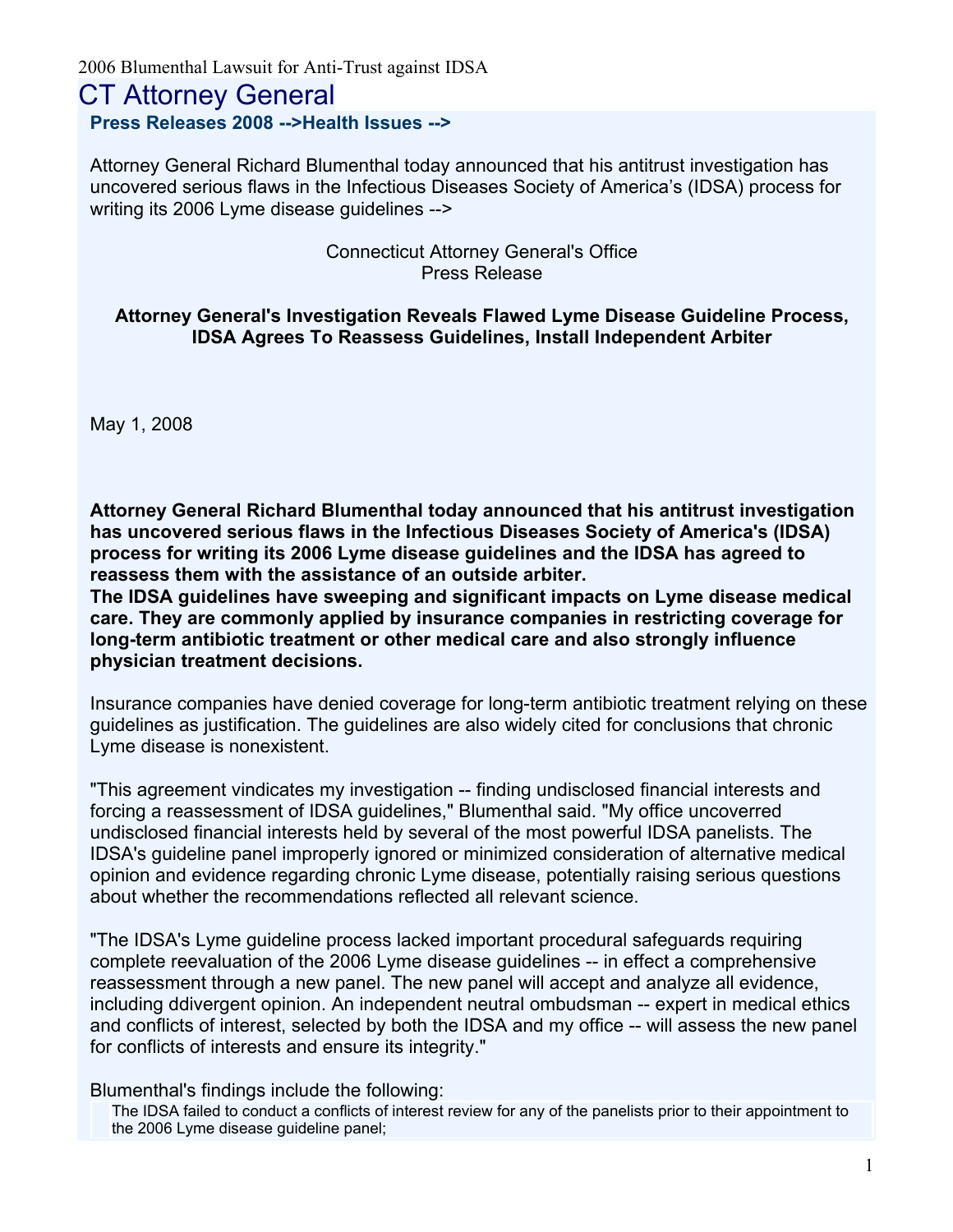2006 Blumenthal Lawsuit for Anti-Trust against IDSA

Subsequent disclosures demonstrate that several of the 2006 Lyme disease panelists had conflicts of interest;

The IDSA failed to follow its own procedures for appointing the 2006 panel chairman and members, enabling the chairman, who held a bias regarding the existence of chronic Lyme, to handpick a likeminded panel without scrutiny by or formal approval of the IDSA's oversight committee;

The IDSA's 2000 and 2006 Lyme disease panels refused to accept or meaningfully consider information regarding the existence of chronic Lyme disease, once removing a panelist from the 2000 panel who dissented from the group's position on chronic Lyme disease to achieve "consensus";

The IDSA blocked appointment of scientists and physicians with divergent views on chronic Lyme who sought to serve on the 2006 guidelines panel by informing them that the panel was fully staffed, even though it was later expanded;

The IDSA portrayed another medical association's Lyme disease guidelines as corroborating its own when it knew that the two panels shared several authors, including the chairmen of both groups, and were working on guidelines at the same time. In allowing its panelists to serve on both groups at the same time, IDSA violated its own conflicts of interest policy.

IDSA has reached an agreement with Blumenthal's office calling for creation of a review panel to thoroughly scrutinize the 2006 Lyme disease guidelines and update or revise them if necessary. The panel -- comprised of individuals without conflicts of interest -- will comprehensively review medical and scientific evidence and hold a scientific hearing to provide a forum for additional evidence. It will then determine whether each recommendation in the 2006 Lyme disease guidelines is justified by the evidence or needs revision or updating.

Blumenthal added, "**The IDSA's 2006 Lyme disease guideline panel undercut its credibility by allowing individuals with financial interests -- in drug companies, Lyme disease diagnostic tests, patents and consulting arrangements with insurance companies -- to exclude divergent medical evidence and opinion.** In today's healthcare system, clinical practice guidelines have tremendous influence on the marketing of medical services and products, insurance reimbursements and treatment decisions. As a result, medical societies that publish such guidelines have a legal and moral duty to use exacting safeguards and scientific standards.

"Our investigation was always about the IDSA's guidelines process -- not the science. IDSA should be recognized for its cooperation and agreement to address the serious concerns raised by my office. Our agreement with IDSA ensures that a new, conflicts-free panel will collect and review all pertinent information, reassess each recommendation and make necessary changes.

"This Action Plan -- incorporating a conflicts screen by an independent neutral expert and a public hearing to receive additional evidence -- can serve as a model for all medical organizations and societies that publish medical guidelines. This review should strengthen the public's confidence in such critical standards."

### THE GUIDELINE REVIEW PROCESS

Under its agreement with the Attorney General's Office, the IDSA will create a review panel of eight to 12 members, none of whom served on the 2006 IDSA guideline panel. The IDSA must conduct an open application process and consider all applicants.

The agreement calls for the ombudsman selected by Blumenthal's office and the IDSA to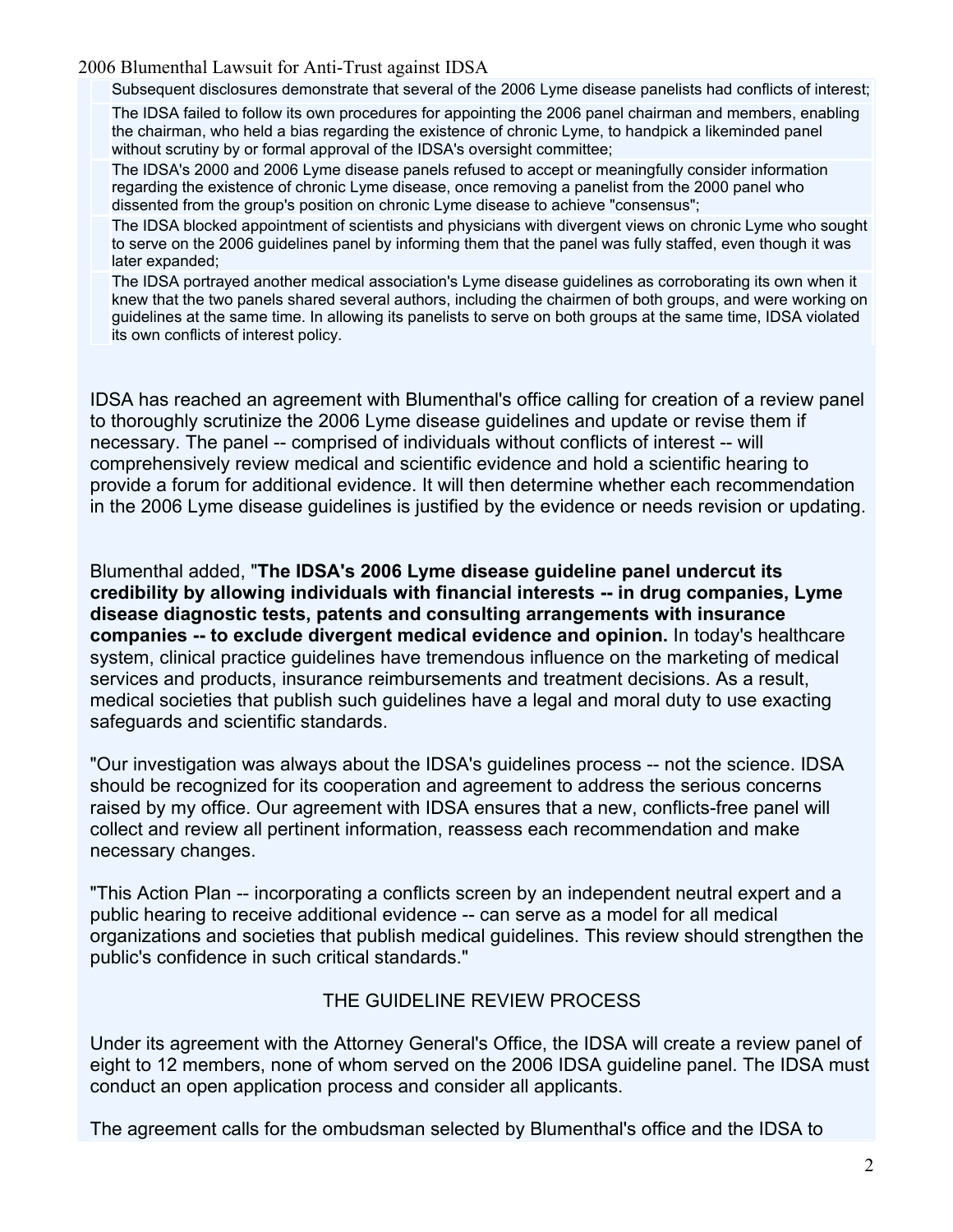2006 Blumenthal Lawsuit for Anti-Trust against IDSA

ensure that the review panel and its chairperson are free of conflicts of interest.

Blumenthal and IDSA agreed to appoint Dr. Howard A. Brody as the ombudsman. Dr. Brody is a recognized expert and author on medical ethics and conflicts of interest and the director of the Institute for Medical Humanities at the University of Texas Medical Branch. Brody authored the book, "Hooked: Ethics, the Medical Profession and the Pharmaceutical Industry."

To assure that the review panel obtains divergent information, the panel will conduct an open scientific hearing at which it will hear scientific and medical presentations from interested parties. The agreement requires the hearing to be broadcast live to the public on the Internet via the IDSA's website. The Attorney General's Office, Dr. Brody and the review panel will together finalize the list of presenters at the hearing.

Once it has collected information from its review and open hearing, the panel will assess the information and determine whether the data and evidence supports each of the recommendations in the 2006 Lyme disease guidelines.

The panel will then vote on each recommendation in the IDSA's 2006 Lyme disease guidelines on whether it is supported by the scientific evidence. At least 75 percent of panel members must vote to sustain each recommendation or it will be revised.

Once the panel has acted on each recommendation, it will have three options: make no changes, modify the guidelines in part or replace them entirely. The panel's final report will be published on the IDSA's website.

## ADDITIONAL FINDINGS OF BLUMENTHAL'S INVESTIGATION

IDSA convened panels in 2000 and 2006 to research and publish guidelines for the diagnosis and treatment of Lyme disease. Blumenthal's office found that the IDSA disregarded a 2000 panel member who argued that chronic and persistent Lyme disease exists. The 2000 panel pressured the panelist to conform to the group consensus and removed him as an author when he refused.

IDSA sought to portray a second set of Lyme disease guidelines issued by the American Academy of Neurology (AAN) as independently corroborating its findings. In fact, IDSA knew that the two panels shared key members, including the respective panel chairmen and were working on both sets of guidelines a the same time -- a violation of IDSA's conflicts of interest policy.

The resultting IDSA and AAN guidelines not only reached the same conclusions regarding the non-existence of chronic Lyme disease, their reasoning at times used strikingly similar language. Both entities, for example, dubbed symptoms persisting after treatment "Post-Lyme Syndrome" and defined it the same way.

When IDSA learned of the improper links between its panel and the AAN's panel, instead of enforcing its conflict of interest policy, it aggressively sought the AAN's endorsement to "strengthen" its guidelines' impact. The AAN panel -- particularly members who also served on the IDSA panel -- worked equally hard to win AAN's backing of IDSA's conclusions. The two entities sought to portray each other's guidelines as separate and independent when